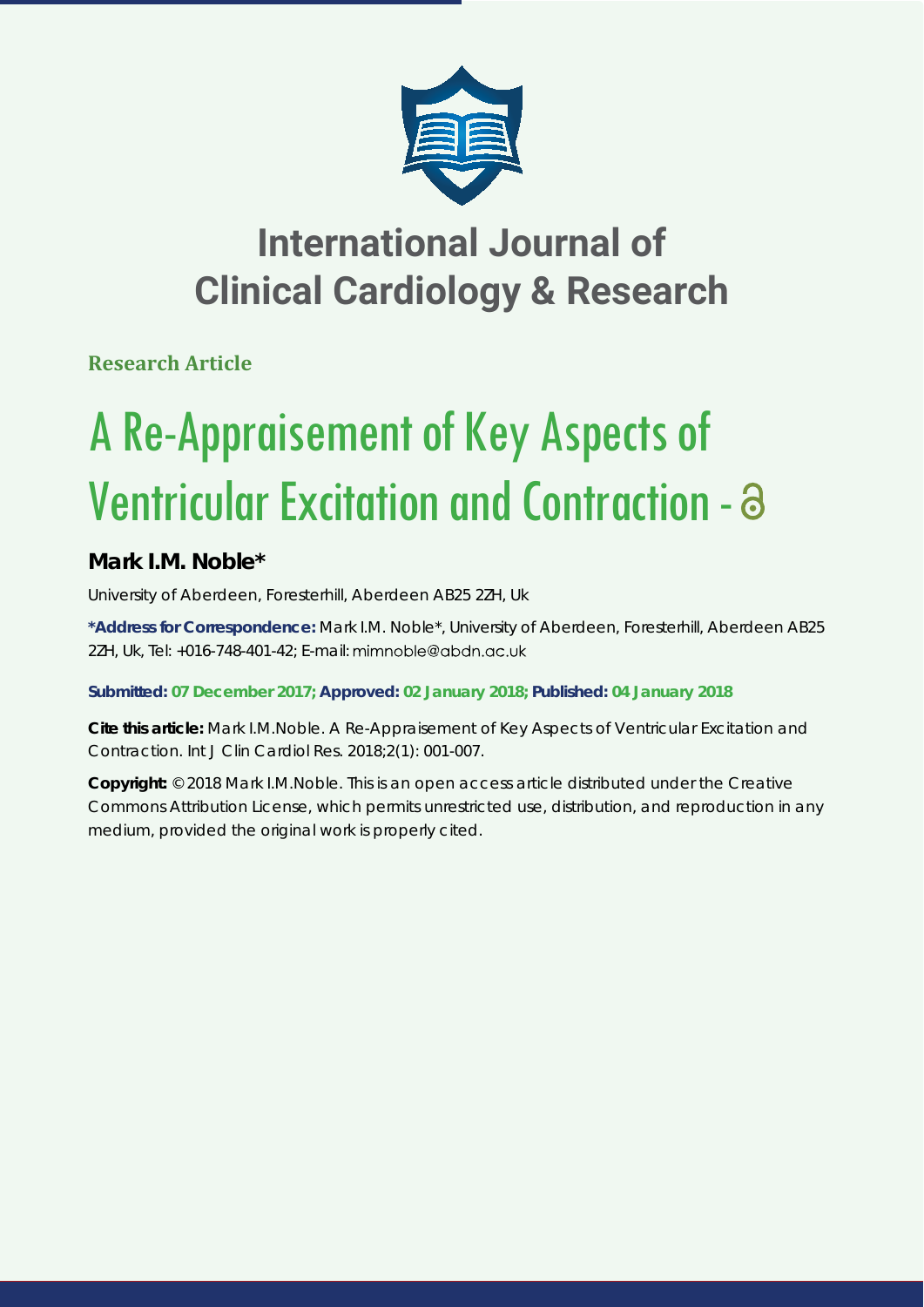#### **SUMMARY**

Electricity is electrons moving. As the electron is the sub-atomic particle embodying electrical energy, it can hardly be possible for cardiac electrophysiology not to involve electrons. Depolarisation of the cardiac ventricles was attributed to net electron loss and repolarisation to electron generation by mitochondria.

#### **ABSTRACT**

As the electron is the sub-atomic particle embodying electrical energy, it can hardly be possible for cardiac electrophysiology not to involve electrons. This problem was approached by a focus on the changes in electric charge throughout the cardiac ventricular cycle. Depolarisation involved a rapid net loss of diastolic total negative charge. This loss of negative charge upon depolarisation was attributed to outflow of electrons in excess of sodium ion (Na+) ingress through sodium channels. Depolarisation was followed by a period of net total positive charge during the calcium transient attributed to calcium ion  $(Ca^{2+})$  release to cause contraction, and subsequent  $Ca^{2+}$  uptake by the sarcoplasmic reticulum. Repolarisation as a result of potassium ion (K+) outflow was found to cause intracellular K+ depletion not compatible with a steady state. Repolarisation was attributed to electron generation during oxidative phosphorylation by mitochondria. A one way process of electron generation and subsequent loss and dissipation as heat is postulated.

**Keywords:** Electrons; Ions; Depolarisation; Repolarisation; Negative Charge; Heart

#### **INTRODUCTION**

The purpose and direction of this paper is to call attention to the apparent lack of consideration in text books and the literature that electrophysiology involves electricity. All electrical phenomena involve electricity, defined as electrons moving. Electron flow is a basic aspect of organic chemistry [1]. It is therefore necessary to describe electrophysiological events in terms of the movement of the electrons as well as movement of other charged particles. Positive ions, for instance, are atoms and molecules lacking one or more electron, giving them a net positive charge. Negative ions are atoms and molecules with one or more extra electron. Electrons continuously move in exchanges between ions. The purpose of the present paper is an attempt to describe excitation and contraction of ventricular cells in terms of electron movement in addition to the presently accepted aspects of these phenomena.

#### **METHODS**

All data are taken from published accounts in the world literature. The review adopts the philosophy of transformative research, defined as research that causes a major change in thought patterns concerning an area of scientific endeavor  $[2]$ . In this case the addition, to the knowledge of electrophysiology in terms of positively charged ionic movements, of thought about the complementary role of negative charge carried by electrons.

#### **RESULTS AND DISCUSSION**

The interpretation of the conventional depiction of cardiac excitation in figure 1 will be reviewed in terms of the movement of electrons that produce the ventricular action potential.

#### **The nature of the cellular material through which electrons flow**

 Detailed descriptions of the passage of electrons through various forms of matter are readily available, but the type of matter concerned in living cells, including heart ventricle, is highly relevant in the present context. The structured water of the intracellular gel is what enables magnetic resonance to image soft tissue by detecting differences in proton resonance depending on their microenvironment; the structuring is heterogeneous [3]. Sackmann [4] has pointed out how nature invented rational engineering designs several billion years ago and quotes as an example, proton

powered rotating motors enabling bacteria to search for food or escape dangers. The importance of protons in life systems is well recognized and their activity determines pH. During cell respiration (oxidative phosphylation) electrons are separated from protons; electrons are released from NADH and FADH2). In mitochondria and bacteria, oxidative phosphorylation depends on generation of an electrochemical proton gradient (i.e., proton-motive force) across the inner membrane*,* with electron transport, proton pumping, and ATP formation occurring simultaneously. Increased mitochondrial membrane potential decreases respiration while decreased potential has the opposite effect [5]. Phosphorylation potential controls respiration solely via phosphorylation (rather than by controlling NADH supply). Noble M [6] attempted to bring electrons also into the picture of physiology. Essentially, all living organic cells feature



**Figure 1:** Cardiac excitation is commonly experienced by a recording on the surface of the body of the Electrocardiogram (ECG) (upper panel). This the pattern of emission of electrons from the heart that reach the skin and can be recorded with a volt meter. The pattern is affected by interactions between the emissions from different parts of the heart and attenuation through body tissues. The P wave of the ECG emanates from the atria and will not be considered in this paper. The corresponding pattern from inside a single ventricular cell (the Action Potential (AP) is shown in the lower panel and shows that the upstroke (phase 0) corresponds to the QRS complex of the ECG and the slow down stroke to the T wave.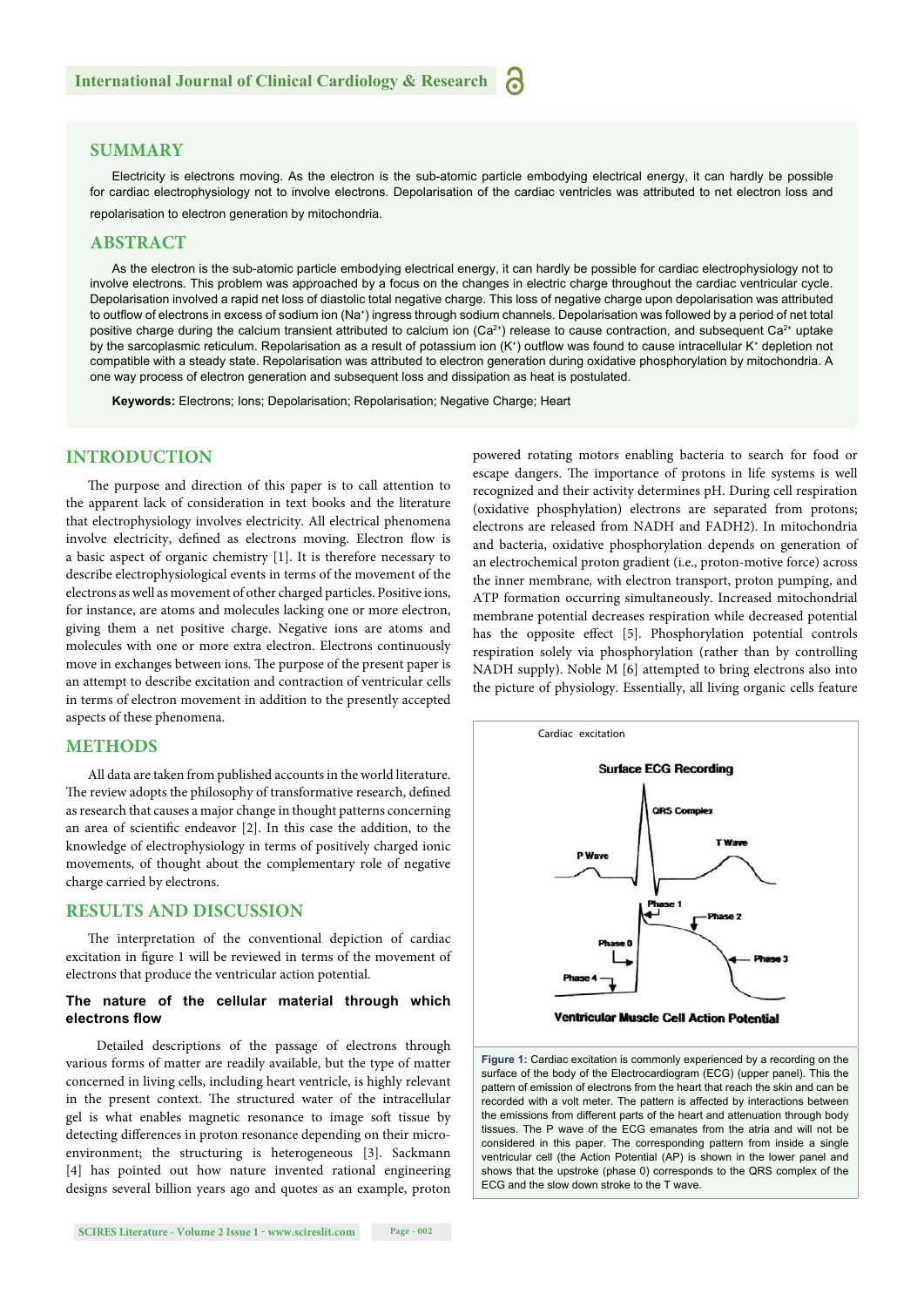negative trans-membrane potentials that reflect the net negative charge of the cell cytoplasm, which is in a gel form (as described by Dujardinin [7] in 1835, when it was called protoplasm) in which the water is structured [8]. There have been more recent discussions of cell membrane structure and function [9]. The excess of free electrons in resting cells, over and above those circling around atomic nuclei, may be created by the expulsion of protons [10].

Electrical behavior can be studied in isolated axons filled with electrolyte solution, e.g., Baker et al [11], so that it has been argued that a theory based on mitochondrial generation of electrons must be wrong, as electrons cannot travel through electrolyte. However, intracellular molecules are known to interact via electron flow [1]. Another erroneous conclusion follows from the fact that electrical behavior can be studied in isolated cell-free patch clamps, e.g., Hamill et al [12]. There is no source of electrical energy in such isolated membranes separated from the cell bodies; the electricity has to be supplied through the experimenters' apparatus that is equally capable of enabling study of the electrical properties of non-biological material. This is valuable data, but in living cells, electrical energy is produced by cellular energy transfer along with the other forms of energy that are required for the tissues' functions. Denis Noble's classic equivalent electrical circuit diagram for the Purkinje fiber [13] incorporated batteries, suggesting to myself that the batteries are mitochondria generating electrons. As established in the previous paragraph, the cell interior has, in any case, been disproved to consist of liquid electrolyte.

Electricity is defined as electrons moving. The phenomenon of electricity generation is commonplace in the modern life of humans, who convert various forms of energy into electrons, transport the electrons through lengths of electrically conducting material (with losses in the form of heat) to all locations at which a form of energy is required (movement, light, heat etc). Electrons also have wavelike properties, approaching the speed of light (C), but the mass, though only 9.10938215(45)  $\times$  10<sup>-31</sup>Kg (3 orders of magnitude less than the atomic unit of a proton) precludes electrons from actually reaching the speed of light; nevertheless they behave in some ways like photon beams. In addition, according to Newton's second law, Electromotive Force (EMF) equals mass times acceleration ( $F = ma$ ), so that a = EMF/ m. Consequently the acceleration of an electron during a change of EMF is 1000 times that of a proton and 10,000 times that of the smallest ions, such as sodium (Na<sup>+</sup>), potassium (K<sup>+</sup>), calcium  $(Ca^{2+})$  and chloride  $(Cl)$ . Living cells have a negative transmembrane potential, e.g., algae, amoeba, bacteria, plants, animals. It is postulated that life on earth, because of natural selection, adopted these mechanisms billions of years ago during evolution. In other words, the outcome of evolution is the natural selection of preference for moving electrons, if possible, to moving ions, because the latter are approximately 10,000 times the mass and therefore inertia of the electron, e.g., a chloride ion only carries the same electric charge as an electron, but has 10,000 times the mass. Therefore, unless chloride, or other negatively charged particle, is essential for a required function, electrons are preferred by natural selection for the movement of negative electric charge.

#### **Evidence compatible with cellular generation of electricity (electrons moving)**

When one passes a current from the positive pole of a battery to the negative pole through an impedance, and measure the current with an ammeter, one is actually observing the movement of electrons from the negative pole to the positive pole, and, by registering the current signal upside down, one is recording the electron flow. When salts are dissolved in water, the induced electric current of electrolysis consists of ion movements, some with positive charge (electron(s) missing from the atoms), some with negative charge (with extra electron(s). Living cells by contrast can be analyzed by nuclear magnetic resonance and magnetic resonance imaging, proving that the intracellular material is not liquid but a gel with electric field patterns that allow the presence of electrons and movements of electrons; we need to describe the electrical phenomena in terms of electrons as well as in terms of protons and ions.

#### **Why did unicellular organisms evolve a gel interior and negative trans-membrane potential?**

The trans-membrane potentials (the potential difference between the cell gel interior and the extracellular milieu) in unicellular organisms are the highest found, usually around -100 mV. The evolutionary pressure for this arises from the fact that unicellular organisms live in a liquid-water-based electrolyte medium, the composition of which cannot be controlled by the organism. As the cell is at considerable risk of non-survival, one can expect an evolutionary change that provides protection for the cell interior. First there is the need for a protecting membrane composed of material of low electrical conductivity. By accumulating an excess of free electrons over and above those in the atoms, the cell exerts a field force across the membrane of 12,500V/ mm in the case of a transmembrane potential of -100 mV. The other important feature of the evolving cell membrane is the double leaflet structure which has been reviewed by Lombard [9]. If the inter-leaflet space is subjected to an electric field force of 12,500V/ mm, all charged bodies, i.e., protons and ions will be excluded from the inter-lammellal space, creating a very large increase in membrane resistance to further insulate the cell from the external electrolyte.

Is it likely that cells in multicellular organisms would generate negative trans-membrane potentials by a mechanism different to that of unicellular organisms? In the modern knowledge of intracellular gel structure, the answer is obviously, "No". Half a century ago, before this knowledge was obtained, the intracellular material was assumed to be liquid electrolyte - the cytosol. In the multicellular organism, the external medium is of controlled composition - the extracellular fluid.

The Nernst equation Ecell =  $E^0$ cell - (RT/ nF) lnQ, states that the trans-membrane potential at any one time during a cell cycle, such as in a cardiac ventricular cell, is the trans-membrane potential in the stable state, e.g., for a ventricular cell, the diastolic potential,  $E^0$ cell, minus (RT/ nF) lnQ, in which the only variable is n, the number of electrons lost.

The negative membrane potentials were compatible with a balance of ions between the intracellular and extracellular ion compositions, but the high intracellular K+ concentration is due to binding of  $K^*$  to the protein matrix [14]. There is not enough ATP based energy for the sodium pump (which is under the control of intracellular Na+ concentration, not extracellular K+ concentration) to generate this difference in  $K^*$  concentration [15,16]. We should logically now favour the idea that the electron accumulation of the gel causes the electric field force across the membrane, rather than that the membrane itself generates the electric field force [17].

#### **Electrical dynamics: electrically imposed depolarisation**

The electrically excitable mammalian heart is unique in that the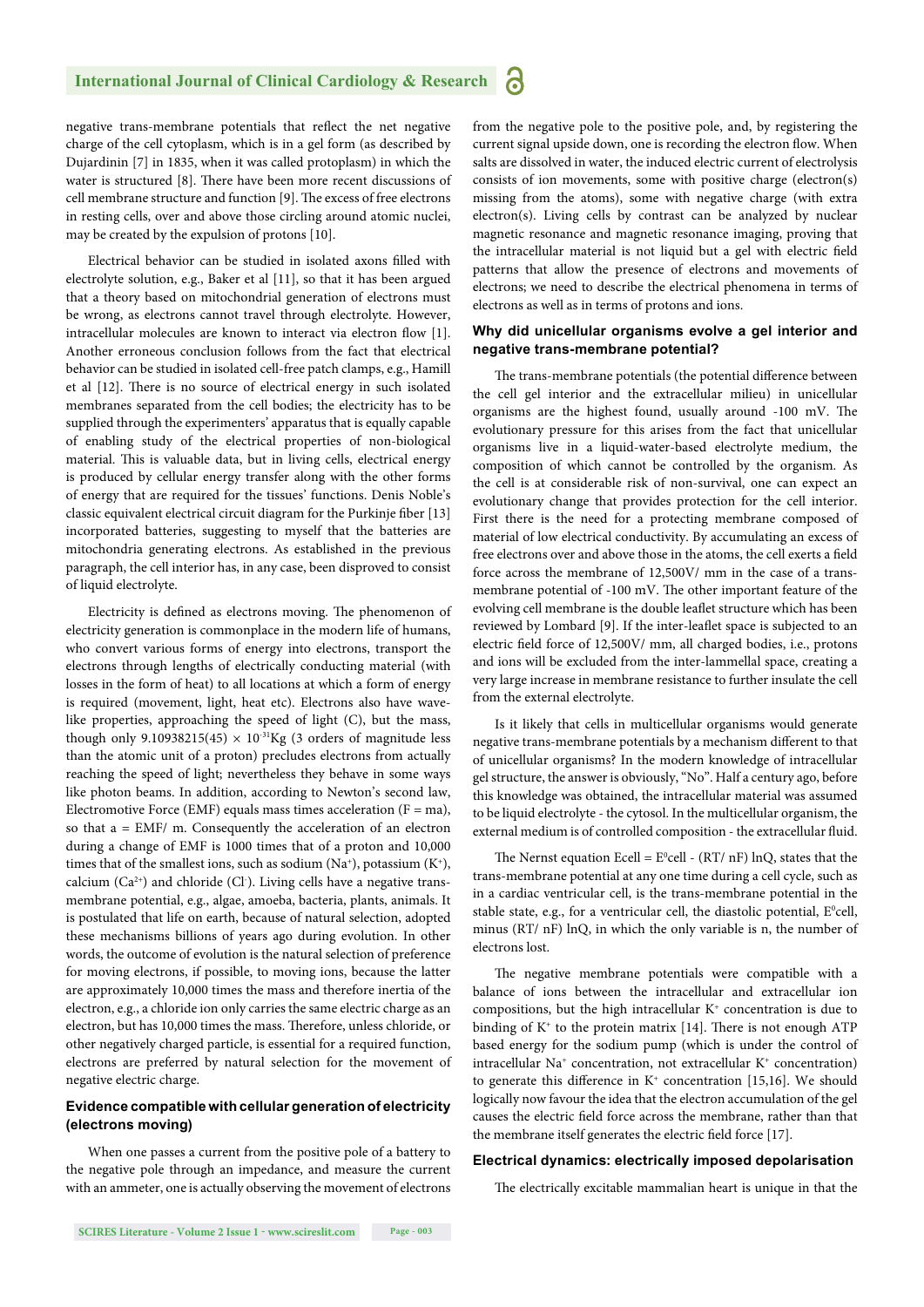#### **International Journal of Clinical Cardiology & Research** 6

trans-membrane potential shows cyclic changes of depolarisation and repolarisation that continue for a lifetime. Therefore, this is the best example to examine the role of electrons in dynamic changes, which have to achieve a steady state of electrons, protons and ions for any given physiological state. In a multicellular organism, such as a mammal, the relatively controlled composition of extracellular fluid provides a much less threatening environment for the cell than the uncontrolled milieu of the unicellular organism. Nevertheless the cell interior must be protected from uncontrolled calcium ion intrusion, which would precipitate the phosphate-based energy system. Even so, a rapid depolarisation and repolarisation is possible in order to achieve advanced functions not available in the unicellular case. These depolarisations and repolarisations constitute the subject of electrophysiology as applied to nerve axon [18] and the heart [13]. Denis Noble [13] adapted the principles of Hodgkin & Huxley to cardiac cellular electrophysiology. It is worthy of note straight away, that Denis Noble recognized that cardiac cells showed electrical function (1) in being a capacitance (2) the cell membrane being a semiconductor and a variable resistance and (3) supplied electricity as in batteries. These principles stand firm today when one thinks of these phenomena in terms of electrons as well as in terms of ions; the main addition is to think in terms of negative polarity as well as positive polarity.

#### **The nature of the rapid depolarisation in a ventricular heart cell**

In figure 2, the upper trace is copied from an internet textbook showing a typical ventricular heart cell action-potential in which the resting negative trans-membrane potential rapidly changes from -80 to -90 millivolts (mV) to approximately +30mV. Such a sudden switch of EMF is characteristic of a short circuit, and this is because this cell would not depolarise at all except that it is engulfed in a travelling wave of depolarisation reaching it through the ventricular tissue which functions like a syncytium. Alternatively, depolarisation is triggered by an artificial electric stimulus from a pacemaker. When one visualizes the trace upside down, one obtains a tracing proportional to the amount of intracellular negative charge. The units of charge can be determined in coulombs by integrating the net current flows with respect to time. However, precise calibrations of net current and normalizations for capacitance are difficult and do not alter the principle in the diagram, because the waveforms of net current are the same as the first time derivative of voltage (dV/ dt). One now realises that the short circuit imposed event has caused a great loss of intracellular electrons, i.e., discharge of the capacitance and acquisition of positive cell charge. Charged particles can move through the cytoplasm. An example is the movement of calcium ions from the sarcomere ends into the centers, when released by the activation of ryanodine receptors of the Sarcoplasmic Reticulum (SR) by trigger Ca<sup>2+</sup> entering from the T tubules upon depolarisation. Thus charged particles, including free electrons, are able to move within the gel and between the gel and the exterior in accordance with local controlling electrical and chemical conditions, which are complex and heterogeneous.

#### **What is measurable during the rapid depolarising current?**

The changes in charge in figure 3 constitute a net outward negative charge current. The net inward current (with conventional polarity) can be measured electronically from an intracellular electrode, but the traces are very noisy owing to the very small magnitudes in the range of pico-amps. However, this disadvantage can be overcome by electronic differentiation of the trace of charge drop during depolarisation, as the electron outflow rate is obtained from the first time derivative of the action potential trace. Figure 3, from the same source as figure 2, shows that the action potential is accompanied by the trace proportional to the net negative (electron) charge outflow rate (obtained from the first time derivative of the action potential). Data sent privately by Aria Verkerk shows that, with the dV/ dt method in a human ventricular cell, outward electron flow peaks in 1.5 ms or less. The outward electron movement is in excess of the net movement when positive charges move in the opposite (inward) direction. These are assumed to be sodium ions  $(Na<sup>+</sup>)$  because the current is Na<sup>+</sup> dependent and there is much evidence for the opening of (Na+) channels during this rapid, conventionally inward, current [19]. These channel openings are compatible with Weidman's measurement [20] of a drop in electrical resistance. During this time (followed by recovery during the plateau). With the opening of channels and a drop in electrical resistance, electrons will flow out in excess of any inward Na<sup>+</sup> flow because they have 10,000 times the acceleration of Na<sup>+</sup>, being one ten thousandth of the mass. Intracellular Na+ concentration can be measured with a sodium-sensitive electrode



**Figure 2:** He upper trace is copied from an internet textbook showing a typical ventricular heart cell action-potential, as in figure 1, lower trace (AP). The lower trace here shows the corresponding net negative charge content of the intracellular space (gel).

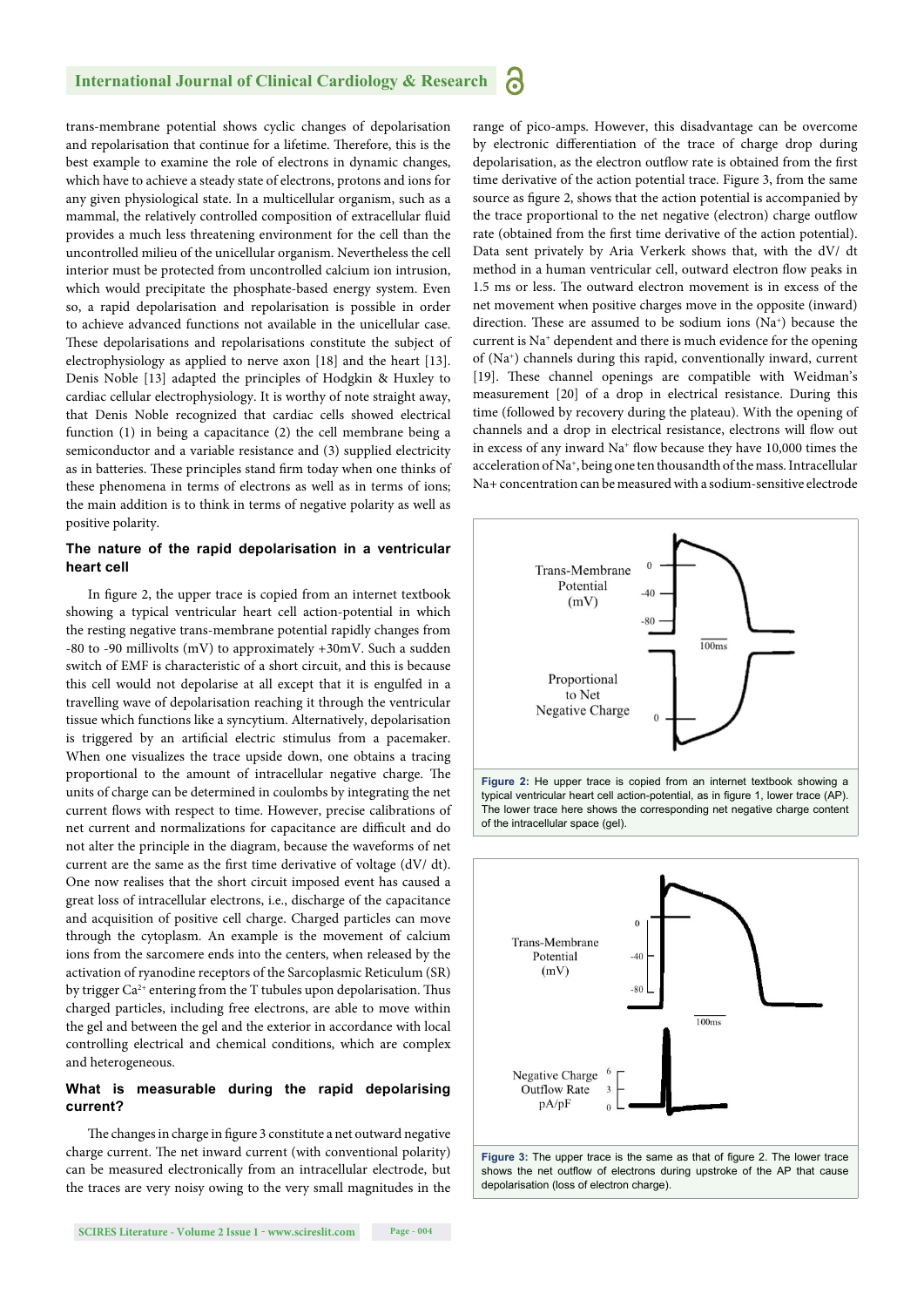#### **International Journal of Clinical Cardiology & Research** a

but the method [21] has failed to show a depolarisation spike. This could easily be due to poor frequency response of the measuring system or to the very small magnitude of the signal. The method shows that there is an increase in intracellular Na<sup>+</sup> with increased average Ca2+ release which stimulates sodium-calcium exchange  $(NCX)$ , causing an increase in intracellular  $Na<sup>+</sup>$ , requiring an increase of sodium pump activity  $[21,22]$  over approximately 10 minutes. The transmembrane electric field force of the polarised ventricular cell is 10,000 volts/ mm, sufficient to exclude all charged particles from the interlamellal space of the sarcolemma. At the peak of the rapid Na+-dependent fast inward current, it momentarily drops to zero and then increases to 3,500 volts/ mm. Thus Na<sup>+</sup> ions and protons briefly enter the interlamellal space, the former opening the Na<sup>+</sup> channels and the latter releasing the  $Ca^{2+}$  bound to the inner leaflet [23-25]. This part of the argument leaves us with 1. Imposed depolarisation occurs as a result of an excess of negative charge outflow over positive charge inflow, a fact; 2. This causes a rapid depletion of intracellular electrons, a fact; 3. The rapid depolarising current is  $Na^+$ - dependent, a fact; 4. An inflow of  $Na^+$  to the intracellular compartment during the rapid depolarising current has not, possibly cannot, be demonstrated, and therefore remains a phenomenon of unknown magnitude; 5. Electrons dissipate as heat, a phenomenon common to all electrically powered circuits.

#### **Consideration of the Need for a Steady State**

If the cardiac cell is to continue a very large number of cycles, there must be a steady state. With physiological adaptation, there will be a transient adjustment until a new steady state is achieved that balances with the new demand, e.g., the response to adrenaline. An electron steady state is always achieved within a beat because the cell is supplied with electrons until negative charge reaches its diastolic value, corresponding to the diastolic trans-membrane potential. The ease of acquisition results from a one way system, electrons supplied and dissipating and new electrons being supplied to replace them. This is not the case with ions which, after changing compartments, have to be replaced by an equal and opposite reverse movement of the same ions, e.g., in a steady state,  $Ca^{2+}$  entering as L - type  $Ca^{2+}$ current is in balance with  $Ca^{2+}$  exit by Na<sup>+</sup>/  $Ca^{2+}$  exchange [26]. Thus, if the cell acquires additional Na<sup>+</sup>, as occurs during the cardiac action potential through the Na<sup>+</sup>/  $Ca<sup>2+</sup>$  exchange, they have to be pumped out again requiring additional energy consumption by the Na<sup>+</sup>/ K<sup>+</sup> ATPase (sodium pump). The same has to be true when some  $Na<sup>+</sup>$ enter the cell during the rapid depolarising current via a sodium channel. Such pumping to achieve a Na<sup>+</sup> steady state is not required if the Na+ are entering the sarcolemma at zero trans-membrane electric field force and forced out again when the field force returns with opposite polarity (after the "spike", Weidmann [20]), with no energy requirement for sodium pumping. One could then speculate on the role of the Evolutionary Law of Natural Selection on the advantage of electrons with 10,000 times the acceleration of Na+.

#### **Excitation Contraction Coupling**

Another problem concerning ion movements in heart cells results from the need for a rise in intracellular calcium  $(Ca^{2+})$  concentration sufficient for activation of contraction. Part of the process of maintaining a  $Ca^{2+}$  steady state also involves energy consumption, this time by the Sarcoplasmic Reticulum (SR) Ca<sup>2+</sup> activated ATPase (calcium pump) and possibly sometimes also a sarcolemma Ca2+ pump.

#### **The mechanism of repolarisation**

A much more difficult puzzle is the question of how a potassium ion  $(K^+)$  steady state is achieved, if the conventional theory is correct that repolarisation is effected by  $K^+$  ion outflow. The requirement of a steady state for ions demands that there be an equal and opposite inflow. This cannot be achieved by the Na<sup>+</sup>/ K<sup>+</sup>ATPase which is controlled by intracellular Na<sup>+</sup>. This is clear from the records of Kronhaus et al. [27], demonstrating the very slow rate of decay of increased extracellular  $K^+$  (Figure 4) in which there is no sign of any acceleration of sodium pumping. The slowness of the process of  $K^*$ equilibrium that is influenced by the static membrane potential was demonstrated by Hodgkin and Keynes [28]. The other factor leading to the conclusion that the sodium pump is not able to maintain a potassium steady state, if repolarisation is due to  $K^+$  outflow, is that the energy required to maintain the essential  $K^+$  steady state is not available [15,16]. Re-supply of electrons by cell metabolism is postulated to cause repolarisation; this is an intracellular mechanism that is dependent on potassium ions, distributed within the protein matrix of the gel that permits the existence of electrical fields and conductivity.

#### **There is a dilemma with the apparent outward positive**  current during final repolarisation back to the diastolic **trans- membrane potential**

If one just looks at the action potential in figure 2 upper trace, or rigs one's apparatus to record net current (conventional positive polarity), the plateau shows an apparent net outward positive current when, as has been asserted above, there is  $Ca<sup>2+</sup>$  entry via the L-type  $Ca^{2+}$  channel and Na<sup>+</sup> entry via the Na<sup>+</sup>/  $Ca^{2+}$  exchange. The conventional view seems to be that there is, at the same time as this cation inflow, an even greater efflux of  $K^*$ . Surely positive ions repel



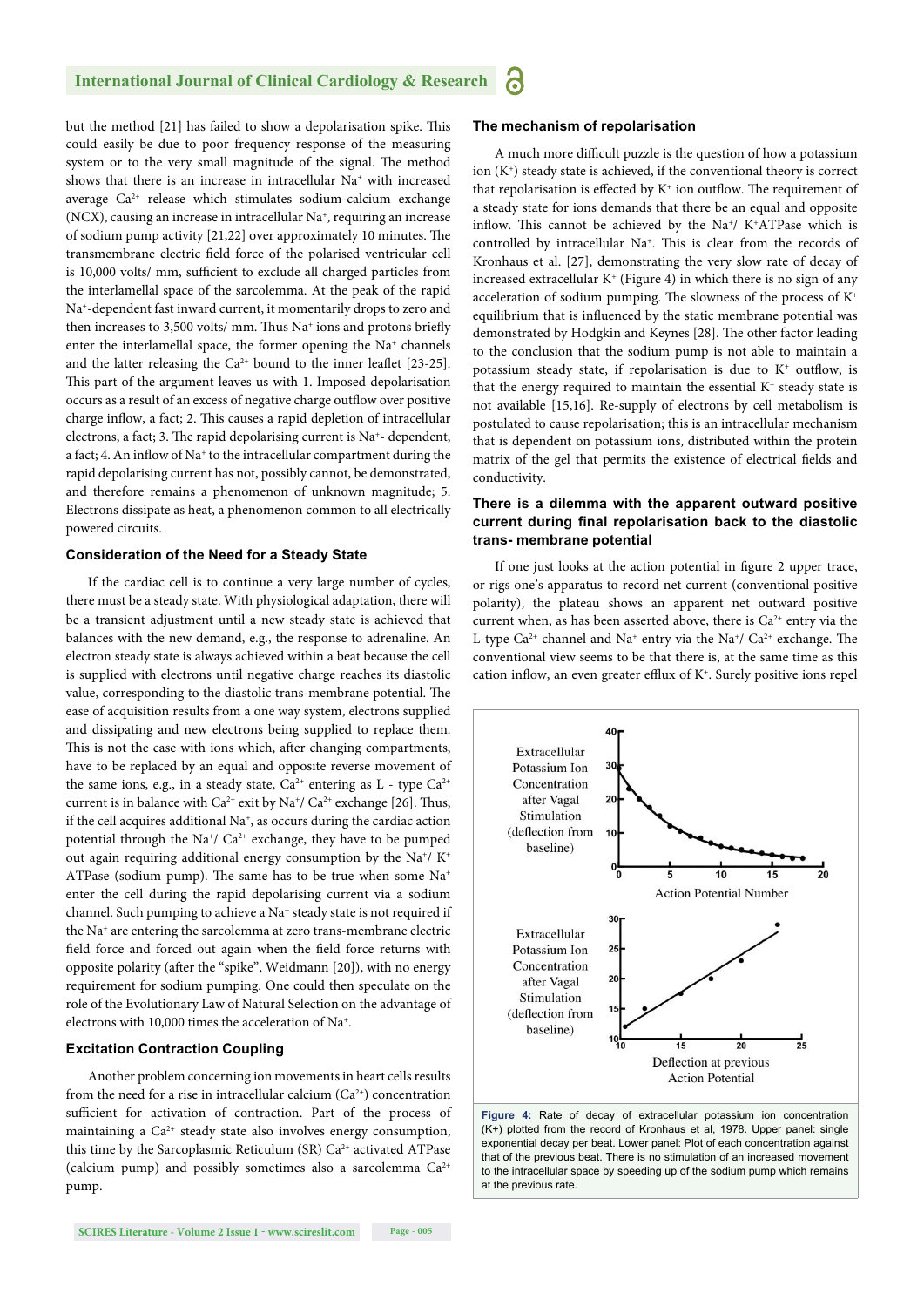#### **International Journal of Clinical Cardiology & Research** 'n

each other in the interlamellal space? Whether one supposes that it is unlikely that this would be the case, or whether one speculates about opposite polarity ion channels in the cell membrane, insulated from one another in the dynamic of the constant molecular movement membrane, it might be worth considering a simpler explanation: The intracellular structured gel electric charge "pool" begins during the plateau with an excess of positive charges and positive transmembrane potential, and is then being "filled" with positive ions:  $Ca^{2+}$  from the exterior via the  $Ca^{2+}$  channel,  $Ca^{2+}$  from the interior by the Ca<sup>2+</sup> transient and Na<sup>+</sup> from the exterior by the Na<sup>+</sup>/ Ca<sup>2+</sup> exchange (NCX); at the same time the cell metabolism is filling the same pool with delivered electrons. If there is a flat action potential plateau or a flat- topped square-wave voltage clamp depolarisation, the charge flow rates of the exchanging inputs are equal. If, as in the more usual case (Figure 2), there is a slow declining action potential signal, the delivery rate of supply of electrons exceeds the sum total of the positive charge inputs. The competing positive charge versus negative charge sub-hypothesis predicts that addition of positive charges will prolong the delay in filling the intracellular gel with electrons, i.e., will prolong the action potential duration. When one allows heart ventricular muscle to shorten, there is an additional release of intracellular calcium ions from the SR and an increase in Na<sup>+</sup>/ Ca<sup>2+</sup> exchange with additional positive charge gain because  $3Na^{+}$ go in for each  $Ca^{2+}$  out; this gain in positive charge delays the final repolarisation [29]. This is an important result because the effect of the increase in intracellular positive charges occurs within a single cycle. Delay in final repolarisation is also induced by slower ways of increasing intracellular positive charge, e.g., when protons are added [30]. According to Narbonne & Koss [31] there are multiple K+ channels (at least 4) expressed in individual myocytes throughout the myocardium. However, handling of  $K^+$  by all these channels is not clear, as  $K^+$  movement is not measured or timed. The hypothesis concerning ion balance in the intracellular gel could be tested further, and more directly, by performing the "Jalife experiment" [32] on a ventricular cell, because the hypothesis predicts that intracellular injection of electrons in this case will shorten and intracellular injection of positive ions, or withdrawal of electrons, will lengthen the duration of the action potential. The dilemma of the apparent outward positive current during final repolarisation back to the diastolic transmembrane potential. It will be noted that potassium channel blockade does not affect the final repolarisation in the experiments of Corriero, Spitzer & Giles [33], even though the conventional explanation for this final repolarisation, also repolarisation in nerve axon and skeletal muscle, is an outward current carried by potassium ions. The final repolarisation can be changed by changing the gene controlling a  $K^+$ channel Miake [34] but this is like looking at a difference between two strains of animal. One wants to know the effect of blocking the  $K^+$  channels in a given preparation, as in Cordeiro et al. [33] experiments. This hypothesis that repolarisation is effected by electron generation can be disproved by finding an extracellular  $K^+$ concentration transient in a ventricular cell during repolarisation that fully accounts for the change in membrane potential. Experiments designed to test these hypotheses could enhance insights in the field of electrophysiology.

#### **CONCLUSION**

Ventricular ddepolarisation involves a rapid net loss of diastolic total negative charge. This loss of negative charge upon depolarisation is measured as the rapid inward current implying a net outflow of electrons in excess of sodium ion (Na<sup>+</sup>) ingress through sodium channels. Depolarisation was followed by a period of net total positive charge during the calcium transient attributed to calcium ion  $(Ca^{2+})$ release to cause contraction, and subsequent  $Ca^{2+}$  uptake by the sarcoplasmic reticulum. Repolarisation as a result of potassium ion  $(K^+)$  outflow would cause intracellular  $K^+$  depletion not compatible with a steady state. Repolarisation was attributed to electron generation during oxidative phosphorylation by mitochondria. A one way process of electron generation and subsequent loss and dissipation as heat is postulated.

## **REFERENCES**

- 1. Scudder PH. Electon flow in organic chemistry. John Wiley & Sons, Hoboken, New Jersey.2013.
- 2. Trevors JT, Pollack GH, Saier MH Jr, Masson L. Transformative research: definitions, approaches and consequences. Theory Biosc. 2012; 131: 117-123. https://goo.gl/7K34DZ
- 3. Wiggins PM. High and low density intracellular water. Cell Mol Biol (Noisy-legrand). 2001; 47: 735-744. https://goo.gl/jeyP8r
- 4. Sackmann E. Biometric Physics: Nature as nanomaterial designer and engineer. Physics Departmental Technical University Munich Lecture Notes.
- 5 Brown GC, Lakin-Thomas PL, Brand MD. Control of respiration and oxidative phosphorylation in isolated rat liver cells. Eur J Biochem. 1990; 192: 355-362. https://goo.gl/FvtDw3
- 6. Noble MIM. The Bioelectric Law. Conference Paper. https://goo.gl/AS1D9Z
- 7. Dujardin F. Annales des sciences naturrelles: partie zoologique, 2d Ser. 4: 364. Quoted by Ling G. History of the membrane (Pump) theory of the living cell from its beginning in mid-19th century to its disproof 45 years ago though still taught worldwide today as established truth. Physiol Chem Phys Med NMR. 2007; 39: 1-67. https://goo.gl/sKVuji
- 8. Pollack GH. Cell electrical properties: reconsidering the origin of the electrical potential. Cell Biol Int. 2015; 39: 237-242. https://goo.gl/NFcqH7
- 9. Lombard J. Once upon a time the cell membranes: 175 years of cell boundary research. Biol Direct. 2014; 9: 32. https://goo.gl/D6H26g
- 10. Van DB, Vogelzang SA. The membrane potential of the cellular slime mold Dictyostelium discoideum is mainly generated by an electrogenic proton pump. Biochim Biophys Acta. 1989; 983: 186-192. https://goo.gl/hAeqMZ
- 11. Baker PF, Hodgkin AL, Meves H. The effect of diluting the internal solution on the electrical properties of a perfused giant axon. J Physiol. 1964; 170: 541- 60. https://goo.gl/yQ56hW
- 12. Hamil OP, Marty A, Neher E, Sakmann B, Sigworth FJ. Improved patch-clamp techniques for high-resolution recording from cells and cell-free membrane clamps. Pflugers Arch. 1981; 391: 85-100. https://goo.gl/4fiq3B
- 13. Noble D. A modification of the Hodgkin-Huxley equations applicable to Purkinje fibre action and pace-maker potentials J Physiol. 1962; 160: 317-352. https://goo.gl/TM4ser
- 14. Ling GN. An updated and further developed theory and evidence for the close-contact, one-on-one association of nearly all cell K+ with beta- and gamma-carboxyl groups of intracellular proteins. Physiol Chem Phys Med NMR. 2005; 37: 1-63. https://goo.gl/fhqksH
- 15. Ling GN. Debunking the alleged resurrection of the sodium pump hypothesis, physiol. Physiol Chem Phys Med NMR. 1997; 29: 123-198. https://goo.gl/rVkhqR
- 16. Ling GN. History of the membrane (Pump) theory of the living cell from its beginning in mid-19th century to its disproof 45 years ago — though still taught worldwide today as established truth. Physiol Chem Phys Med NMR. 2007; 39: 1-67. https://goo.gl/a4cRM6
- 17. Pollack GH. Cell electrical properties: reconsidering the origin of the electrical potential. Cell Biol Int. 2015; 39: 237-242. https://goo.gl/e4Uajy
- 18. Hodgkin AL, Huxley AF. A quantitative description of membrane current and its application to conduction and excitation in nerve. J Physiol. 1952; 117: 500-544. https://goo.gl/EY8FzK
- 19. Balser JR. The cardiac sodium channel: gating function and molecular